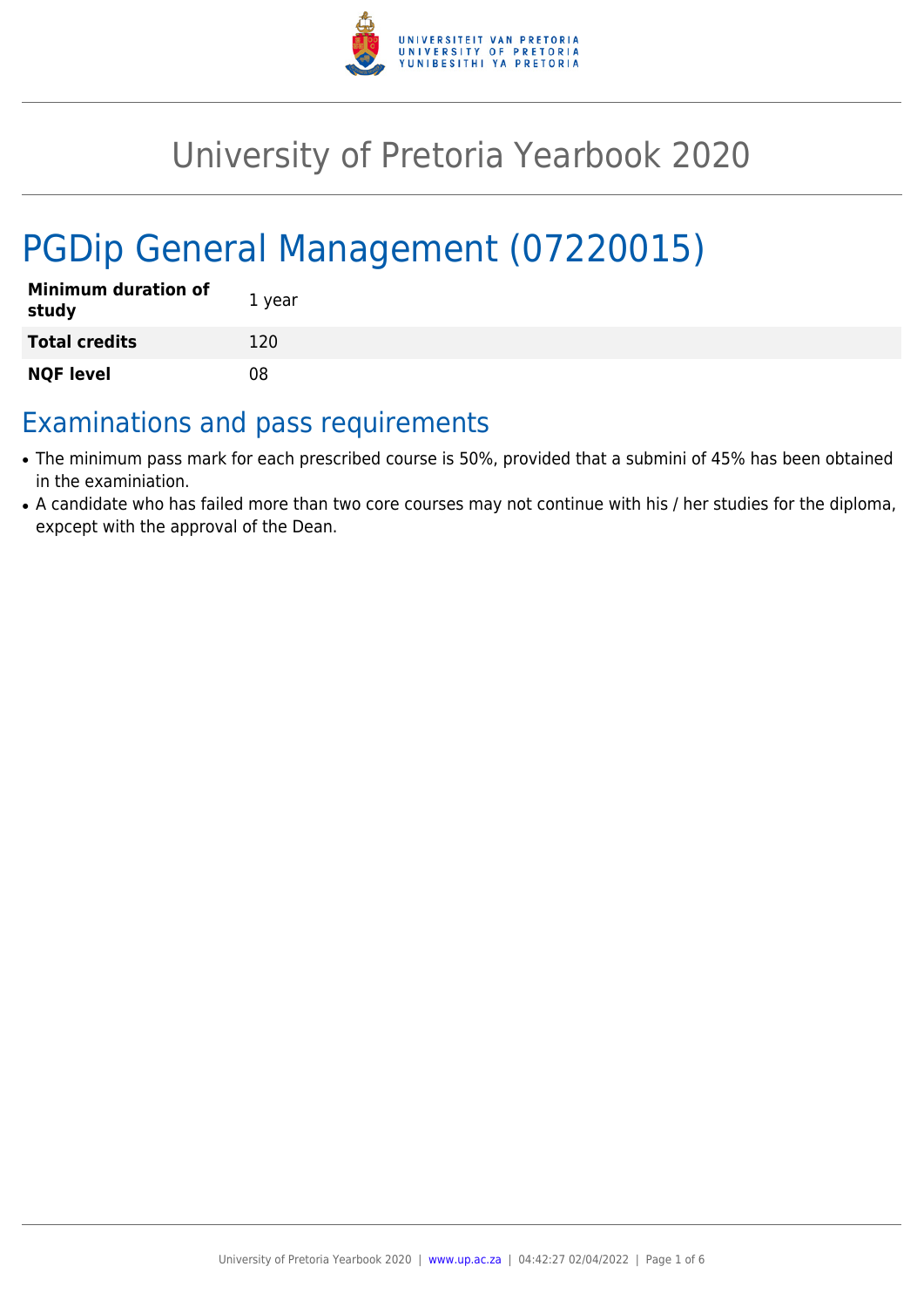

## Curriculum: Final year

**Minimum credits: 120**

### **Core modules**

#### **Applied business project 751 (GIA 751)**

| <b>Module credits</b>         | 20.00                                |
|-------------------------------|--------------------------------------|
| <b>Prerequisites</b>          | No prerequisites.                    |
| <b>Contact time</b>           | 28 contact hours per 3 week cycle    |
| Language of tuition           | Module is presented in English       |
| <b>Department</b>             | Gordon Institute of Business Science |
| <b>Period of presentation</b> | Semester 1 or Semester 2             |

#### **Module content**

This module is designed to enable students to analyse business problems, derive appropriate solutions, and communicate them effectively. Through classroom instruction and individual feedback, students learn to analyse a business case, generate and review solutions, and prepare a clear, logical written summary of their analysis. Students analyse the problem, conduct the appropriate research in the industry, apply the models and techniques covered, and prepare a consulting report for presentation to management and faculty.

#### **Business communication for impact 752 (GIA 752)**

| <b>Module credits</b>         | 20.00                                |
|-------------------------------|--------------------------------------|
| <b>Prerequisites</b>          | No prerequisites.                    |
| <b>Contact time</b>           | 28 contact hours per 3 week cycle    |
| Language of tuition           | Module is presented in English       |
| <b>Department</b>             | Gordon Institute of Business Science |
| <b>Period of presentation</b> | Semester 1 or Semester 2             |

#### **Module content**

This module is designed to enable students to analyse communication strategies and the impact they have on markets. The skills learnt include the cognitive skills of analysing, evaluating and synthesising complex material, and the communication skills of presenting findings in oral and written English.

#### **Research and statistics 785 (GIA 785)**

| <b>Module credits</b> | 10.00                                |
|-----------------------|--------------------------------------|
| <b>Prerequisites</b>  | No prerequisites.                    |
| <b>Contact time</b>   | Twenty four hours                    |
| Language of tuition   | Module is presented in English       |
| <b>Department</b>     | Gordon Institute of Business Science |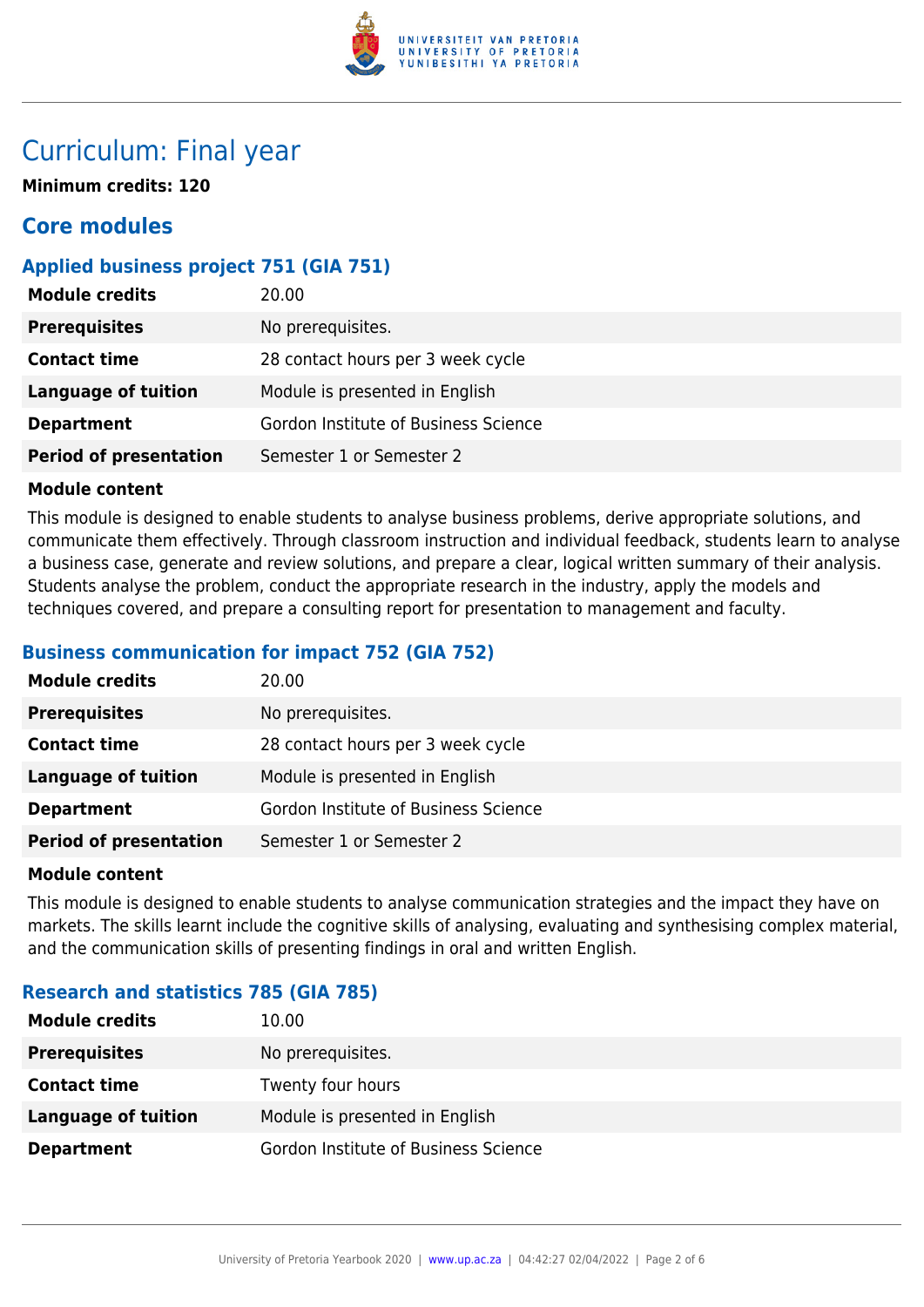

#### **Period of presentation** Semester 1 or Semester 2

#### **Module content**

This module examines statistical tools used in business decision-making. Statistical methods will be introduced in a non-technical manner and developed in business contexts. Topics will include understanding differences, predictions and associations when using statistical analysis for business decision-making. These techniques will underpin the use of univariate and multivariate techniques. Statistical computer packages play a major supporting role in statistical applications, and frequently-encountered spreadsheet and software packages will be utilised during the course of the module. You will learn how to interpret the information contained in management data, and to define and analyse management problems quantitatively. You will develop an intuitive understanding of statistical techniques through explanations of methods and interpretation of real business problems. Ultimately, if you need to consult experts in this area, you will be better able to select, evaluate and use their services.

#### **Financial accounting and management 780 (GIE 780)**

| <b>Module credits</b>         | 10.00                                |
|-------------------------------|--------------------------------------|
| <b>Prerequisites</b>          | No prerequisites.                    |
| <b>Contact time</b>           | Twenty four hours                    |
| <b>Language of tuition</b>    | Module is presented in English       |
| <b>Department</b>             | Gordon Institute of Business Science |
| <b>Period of presentation</b> | Semester 1 or Semester 2             |

#### **Module content**

This module is designed to equip participants with the necessary skills to analyse and interpret financial information. An overview of the preparation of simple financial statements serves as the basis for understanding the uses and limitations of the financial reports that companies prepare for shareholders and other external agencies. Topics dealt with in-depth include the contents of financial reports, ratio analysis and cash flow analysis, in addition to specific techniques developed for prediction of financial failure and vulnerability to takeover. Actual financial statements are analysed, and participants are expected to be familiar with real cases in the current financial press. You will become familiar with how financial statements such as balance sheets, income statements, and cash flow statements are structured. Various methods of critically evaluating them in order to make conclusions about the company's financial strength or weaknesses, and future possibilities such as financial failure or the probability of takeover will be discussed.

#### **Microeconomics: Prices and markets 781 (GIE 781)**

| <b>Module credits</b>         | 10.00                                |
|-------------------------------|--------------------------------------|
| <b>Prerequisites</b>          | No prerequisites.                    |
| <b>Contact time</b>           | Twenty four hours                    |
| <b>Language of tuition</b>    | Module is presented in English       |
| <b>Department</b>             | Gordon Institute of Business Science |
| <b>Period of presentation</b> | Semester 1 or Semester 2             |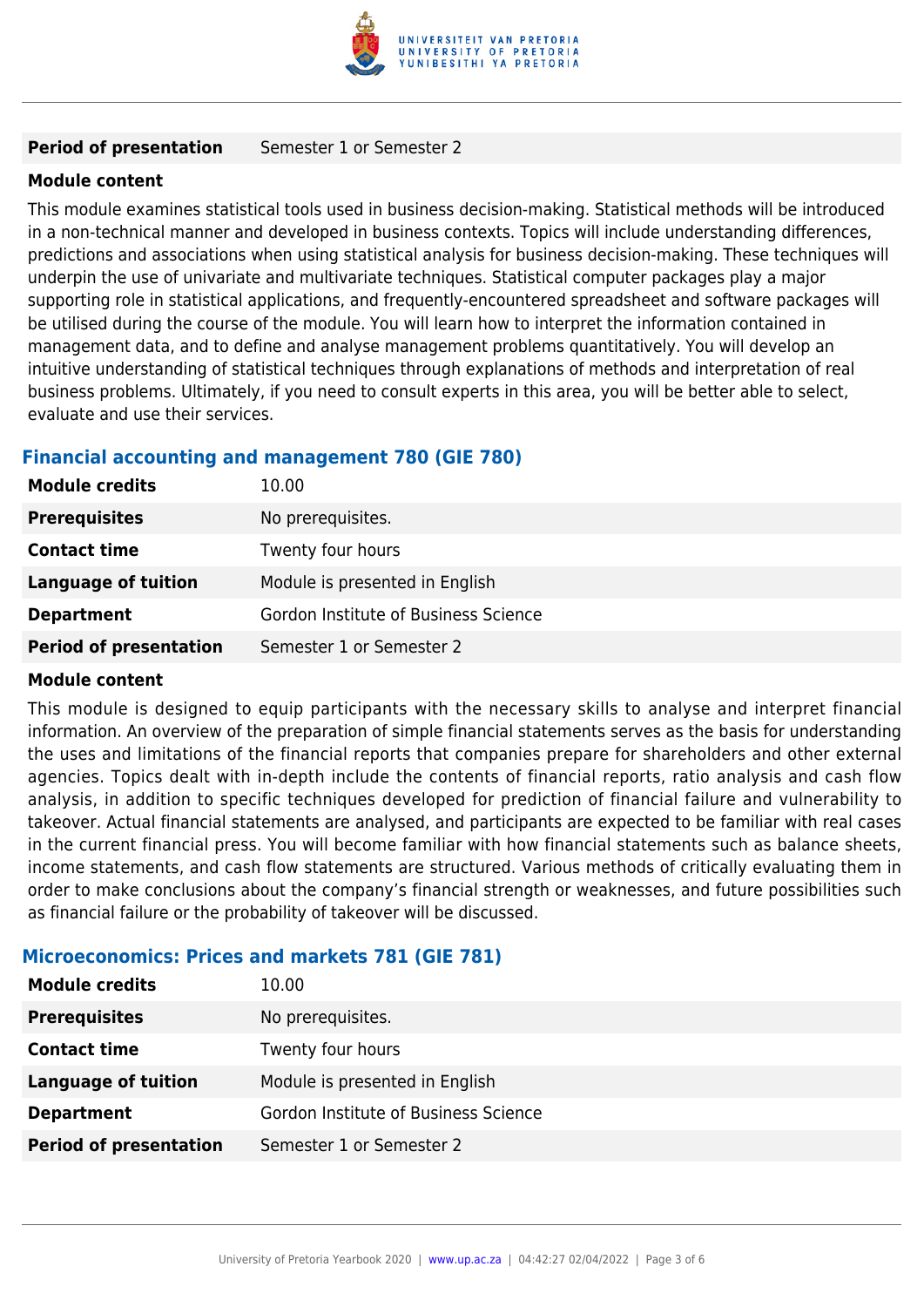

#### **Module content**

In this module students will be introduced to micro-economic theory and its application to real business situations. The aim of the course is to establish a rigorous appreciation for the main drivers of any business and to show how different variables will impact the company bottom line.The course begins by examining consumer demand. Students will examine why consumers act in a particular way, how they may react to market changes and what strategies a startup company or corporate may undertake to maximise its revenue in both the short and the long term. The course then shifts to focus on the production decisions of a company and examines in detail the different types of costs within an organisation, what variables positively and negatively affect these costs and how these costs can be managed to maximise profits and profitability. Different market structures are analysed to assist students in placing their firm and sector in an appropriate market structure thus providing useful insight into options regarding inter firm rivalry, firm interdependence and strategies to deal with competition from similar firms. The course is designed to give the student a set of tools, models and causal chains which will help them make more informed strategic decisions regarding: the pricing of their goods, their cost management, their competition strategies and options to maximise profitability.

#### **Human resources strategy 782 (GIE 782)**

| <b>Module credits</b>         | 10.00                                |
|-------------------------------|--------------------------------------|
| <b>Prerequisites</b>          | No prerequisites.                    |
| <b>Contact time</b>           | Twenty four hours                    |
| <b>Language of tuition</b>    | Module is presented in English       |
| <b>Department</b>             | Gordon Institute of Business Science |
| <b>Period of presentation</b> | Semester 1 or Semester 2             |

#### **Module content**

This module explains both how human resource systems should support the achievement of strategic objectives in context, and how line managers should manage people to achieve those objectives. Module topics include the management of strategic human resources (aligning HR and business strategy, succession planning, and the war for talent), management of HR-firm infrastructure, training and development, managing employee contributions (performance management and industrial relations), and integrating HR strategies and business strategies. The role of the line manager in managing performance will be considered, and underpinned by an overview of the causes of human behaviour in organisations. The module will include case studies to illustrate unique problems and approaches to HR strategy. You will learn the strategic value of effective management of human resources and how alternative HR strategies deliver different results.

#### **Human behaviour and performance 783 (GIE 783)**

| 10.00                                |
|--------------------------------------|
| No prerequisites.                    |
| Twenty four hours                    |
| Module is presented in English       |
| Gordon Institute of Business Science |
| Semester 1 or Semester 2             |
|                                      |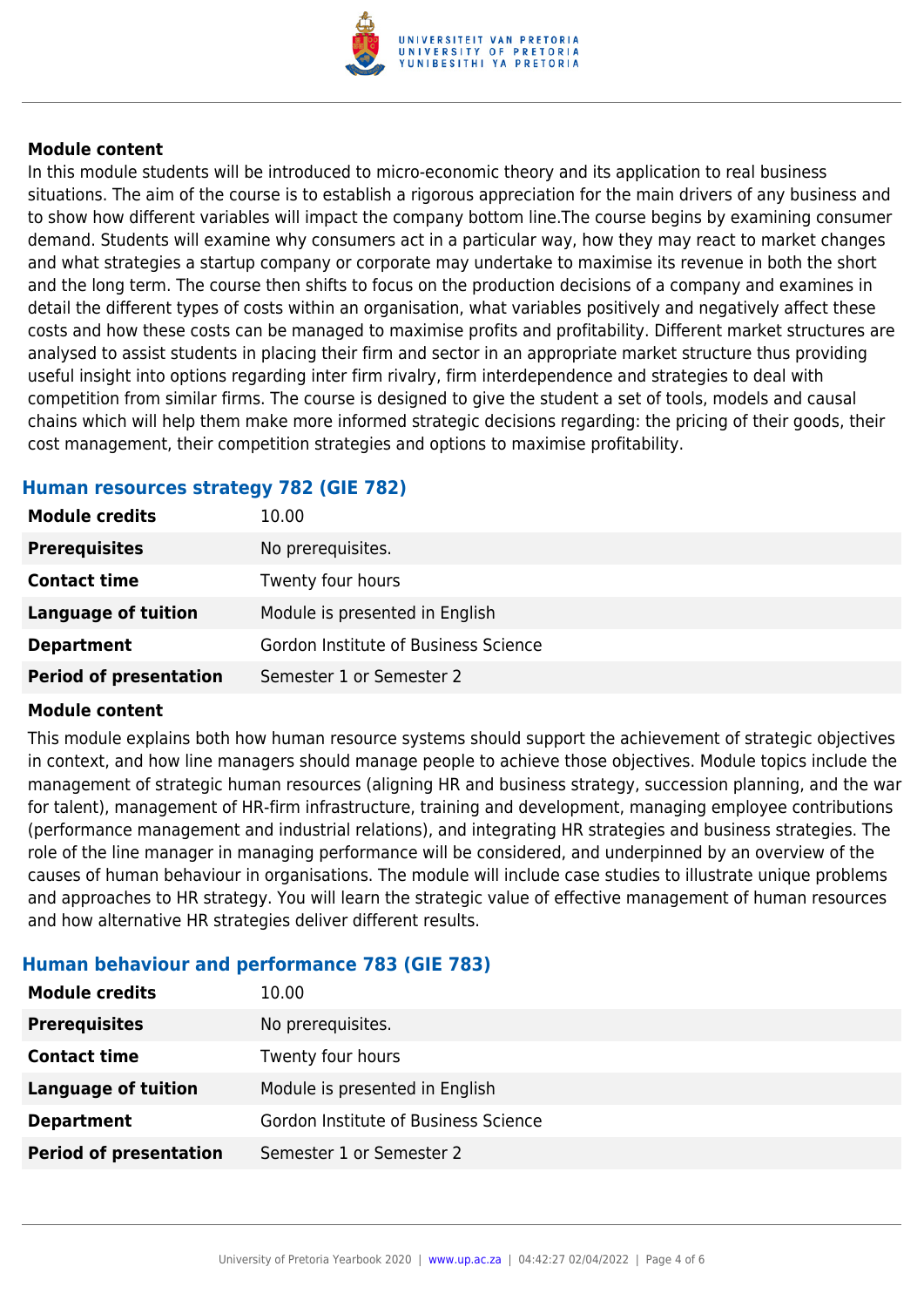

#### **Module content**

In this module students will be introduced to the dynamics of human behaviour in South African society and organisations. It will explore the dynamics of interpersonal relationships, the diversity of South African culture, the impact of the political and economic history of South Africa on human behaviour, the current and future dynamics of human interaction and processes that affect organisations, markets and society. Students will explore issues related to race, ethnicity, gender and economic status and their impact on the economy and society as a whole. Building on this understanding, students will examine effective ways of attracting, retaining and managing talented individuals when building or growing a new company in a South African context.

#### **Marketing 784 (GIE 784)**

| <b>Module credits</b>         | 10.00                                |
|-------------------------------|--------------------------------------|
| <b>Prerequisites</b>          | No prerequisites.                    |
| <b>Contact time</b>           | Twenty four hours                    |
| <b>Language of tuition</b>    | Module is presented in English       |
| <b>Department</b>             | Gordon Institute of Business Science |
| <b>Period of presentation</b> | Semester 1 or Semester 2             |

#### **Module content**

This module teaches a systematic approach to marketing decision making in order to match continuously changing market opportunities with the internal resources of the company in terms of production capacity, people and finance. Key topics include understanding the market and the customers, analysing marketing opportunities, developing marketing strategies, planning marketing programmes, and assessing new directions for marketing, particularly the impact of e-business. By critically examining an extensive theoretical base of marketing literature, and reviewing local and international case studies, you will develop the skills and insights required to formulate and evaluate an effective marketing strategy within the context of overall corporate objectives. You will evaluate the changing role of marketing in the knowledge economy, and how marketing interfaces with other functional areas within the organisation.

#### **Macroeconomics: National competitiveness 785 (GIE 785)**

| <b>Module credits</b>         | 10.00                                |
|-------------------------------|--------------------------------------|
| <b>Prerequisites</b>          | No prerequisites.                    |
| <b>Contact time</b>           | Twenty four hours                    |
| <b>Language of tuition</b>    | Module is presented in English       |
| <b>Department</b>             | Gordon Institute of Business Science |
| <b>Period of presentation</b> | Semester 1 or Semester 2             |